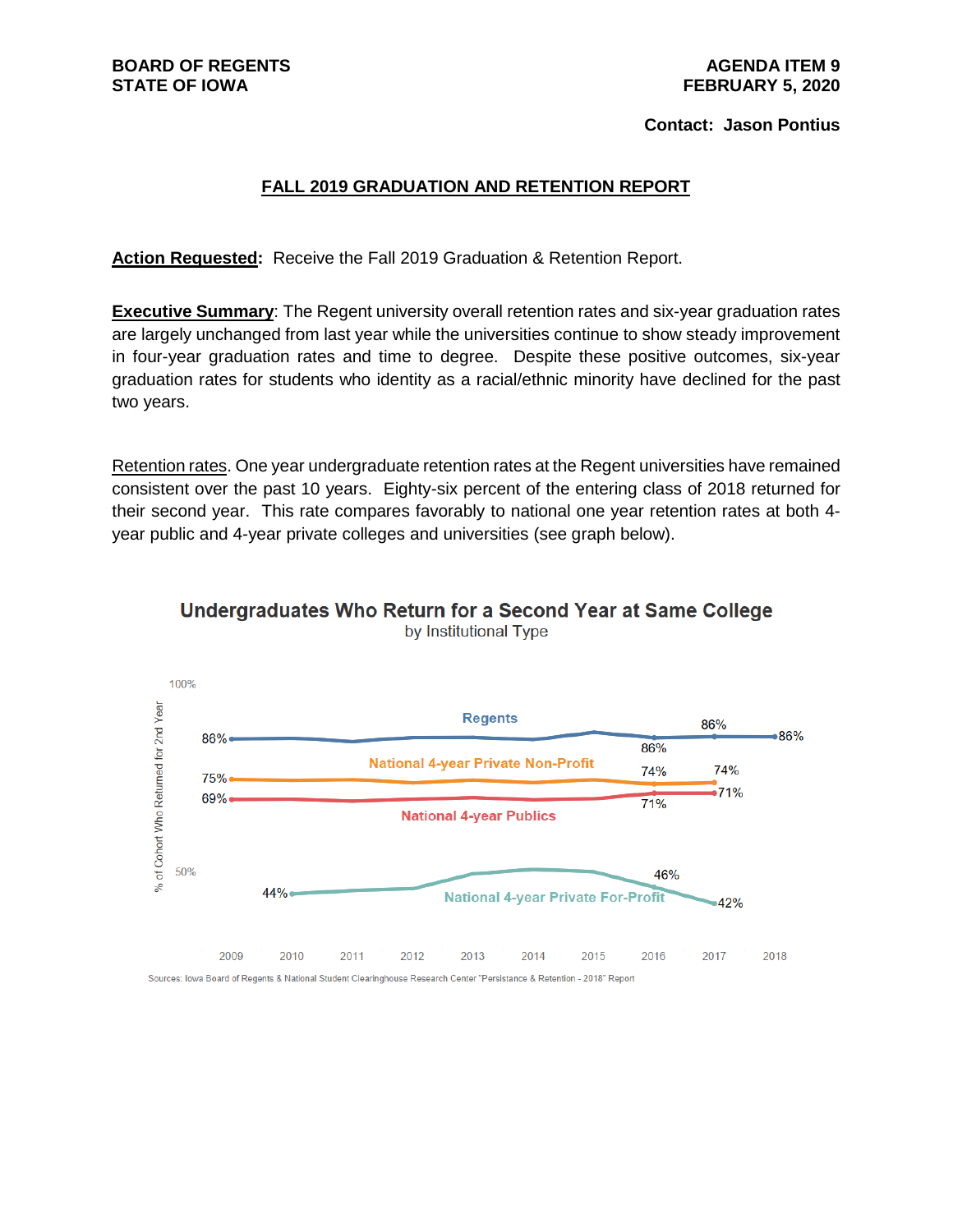#### **BOARD OF REGENTS**<br> **BOARD OF REGENTS**<br> **BOARD OF IOWA**<br> **BOARD OF IOWA STATE OF IOWA**

The number of students returning for a second year can fluctuate annually by cohort and differs by university. Iowa State University retention remained at 87% for the third straight year, the University of Iowa remained at 86%, and the University of Northern Iowa was down one percentage point to 83% (see "Percent of Undergraduates Who Return for a Second Year" below).



The number of students who choose to return to their university for a third year was up one percentage point at Iowa State University (81%), down one percentage point at the University of Iowa (78%), and up five percentage points at the University of Northern Iowa (75%). See "Percent of Undergraduates Who Return for a Third Year" below.

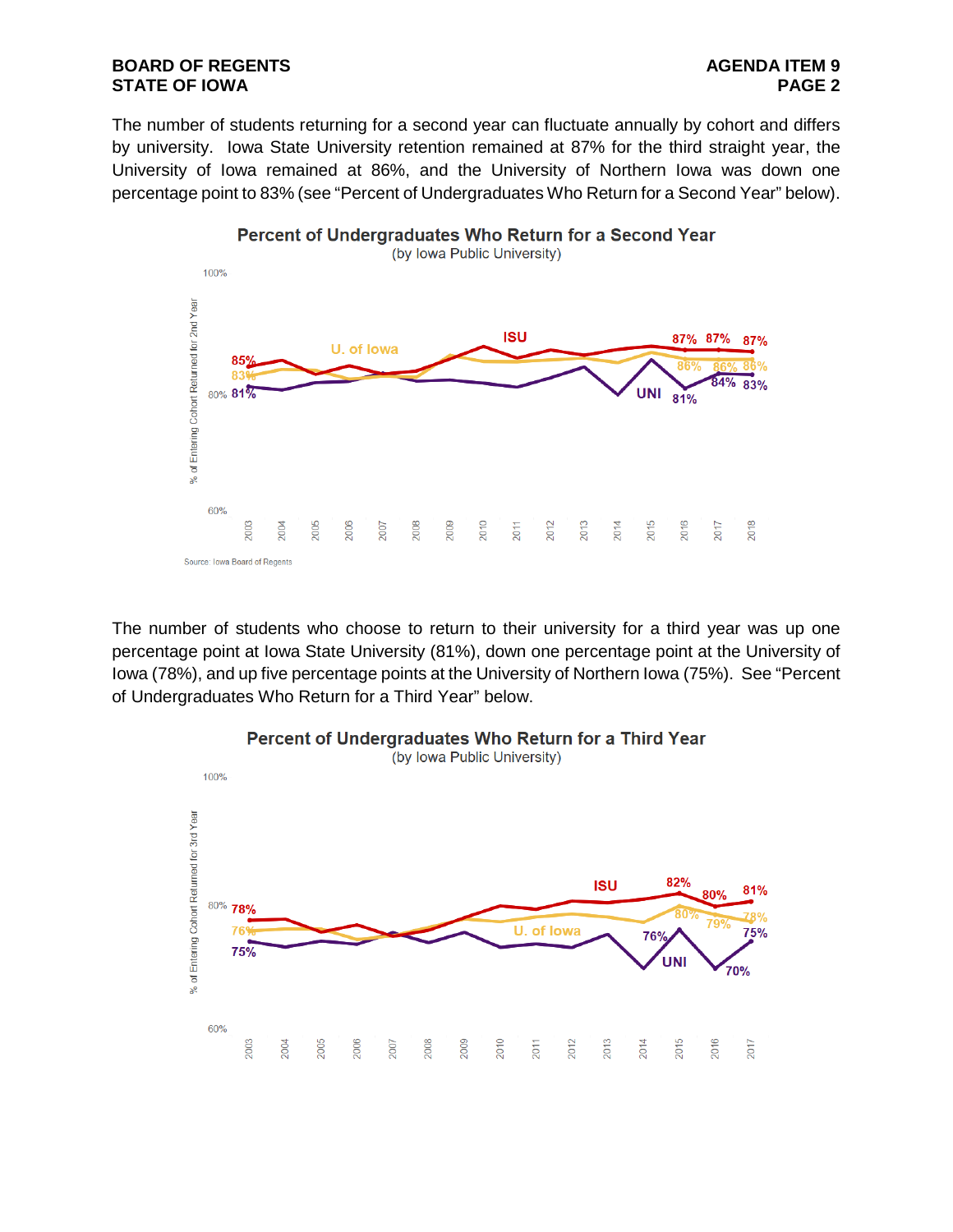Graduation rates. The overall Regent university five-year (69%) and six-year graduation rates (72%) remained largely unchanged. However, there was growth in both the three-year (4%) and four-year graduation rates (52%). The 2013 entry cohort had an average six-year graduation rate of 72% for all Regent universities. The average Regent four-year graduation rate has shown steady growth over the past 15 years (see "Iowa Public University Graduation Trends" below).



#### **Iowa Public University Graduation Rates**

The University of Iowa, with the highest four-year rate among Regent universities (55%), was up one percentage point from last year. Iowa State University improved two percentage points to 51%, and the University of Northern Iowa gained three percentage points to 44%. See "Iowa Public University Graduation Trends" below.



## Percent of Entering Students Who Graduate within 4 Years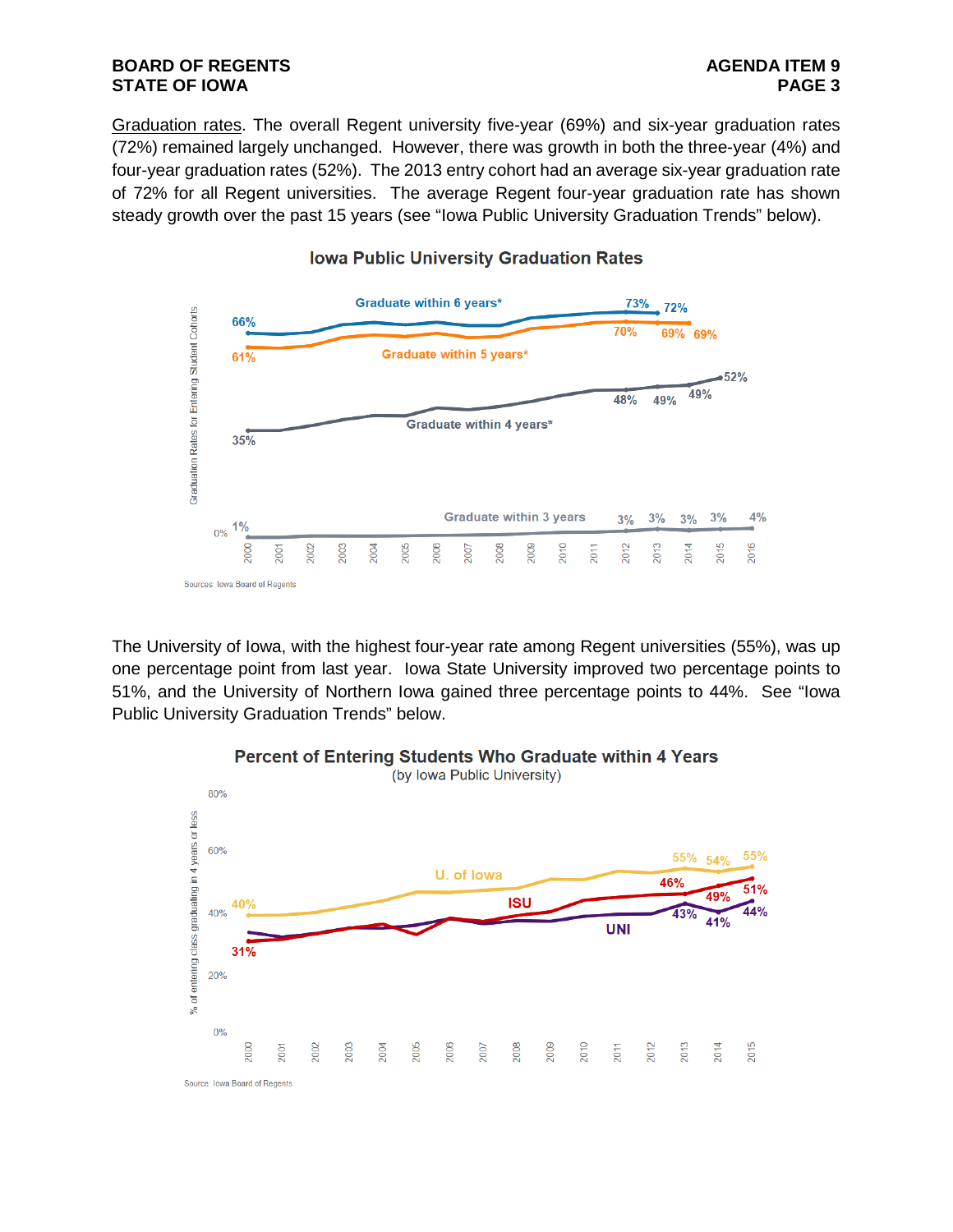#### **BOARD OF REGENTS AGENDA ITEM 9 STATE OF IOWA**

Six-year graduation rates decreased one percentage point from the previous year at both Iowa State University (74%) and the University of Iowa (72%). The six-year graduation rate at the University of Northern Iowa was up two percentage points to 67%.



Student attending a four-year public university in Iowa continue to perform well compared to their peers in other states. The percent of students starting at four-year public university in Iowa who graduated within six years from that same university increased from 69.8% for the 2011 cohort to 70.1% for the 2012 cohort. Students who start college at an Iowa 4-year public university have the highest total degree attainment rate (81.4%) of similar students nationally.

**Graduation Rates from 4-Year Public Universities** 



Source: NSC 2019 Postsecondary Completions Signature Report. Graduation rates determined six years after entry to first college attended.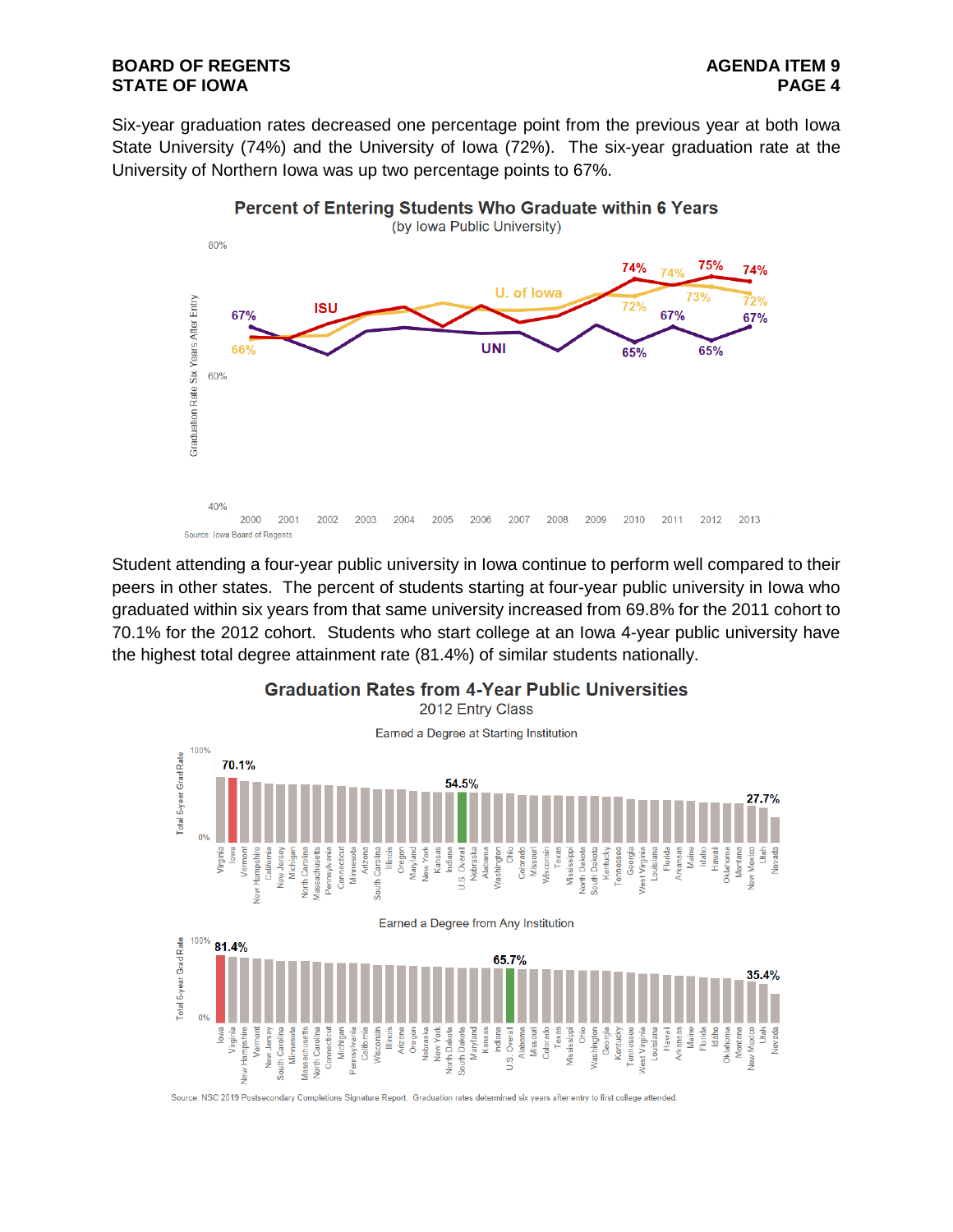#### **BOARD OF REGENTS AGENDA ITEM 9 STATE OF IOWA**

Regent university graduation rates generally perform well compared to other Iowa colleges and universities (see "Percent Earning a Bachelor's Degree" below).



Regent university graduation rates compare less favorably to their institutional peers. As seen in the graph "Six-Year Graduation Rate, Regents & Peer Institutions" below, the University of Iowa and Iowa State University both perform near the bottom of their peer group, while the University of Northern Iowa performs near the middle of its peer group. Much of the differences in graduation rates can be attributed to differences in admissions policies. Colleges and universities with the highest graduation rates tend to be the most selective in admitting students.

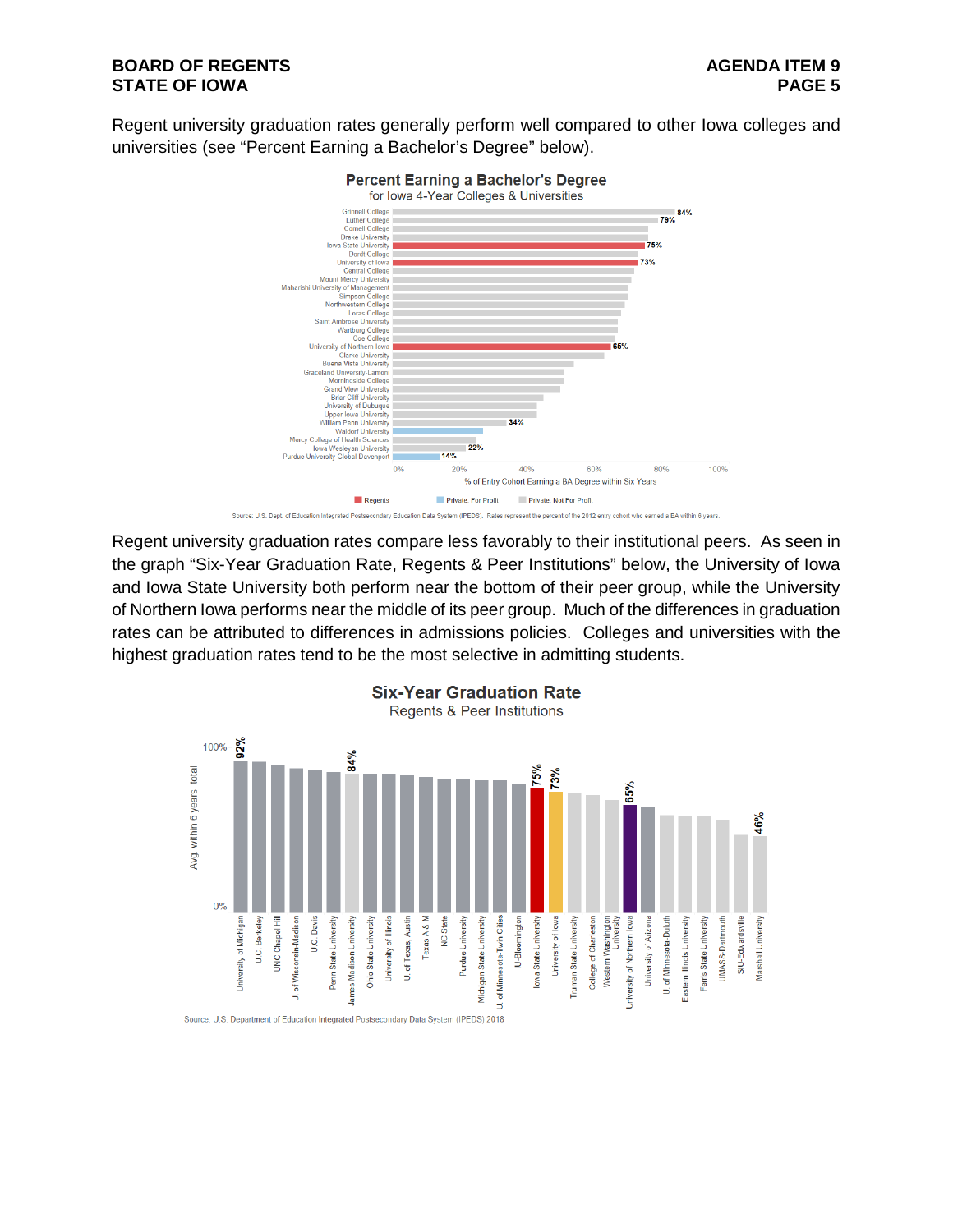#### **BOARD OF REGENTS AGENDA ITEM 9 STATE OF IOWA**

Time to degree. The federal six-year graduation rate standard can mistakenly imply that many or most students need six years to complete a degree. The graph below shows the amount of time in elapsed years that the average student at a Regent university takes to earn a bachelor's degree. This metric measures elapsed time from start to finish, and includes any time away from the classroom. Regent university time to degree has steadily declined, driven by increases in three-year and four-year graduation rates.



When looking at all graduates, the percent earning a degree in four years has increased significantly over the past 25 years. Of the 2013 cohort, 67% of degree earners graduated in four years compared to 42% of the 1988 cohort. Only four percent of degree recipients in the 2013 cohort needed a sixth year to finish.



#### **Time to Earned Degree**

Source: Iowa Board of Regents for first-time full-time undergraduate students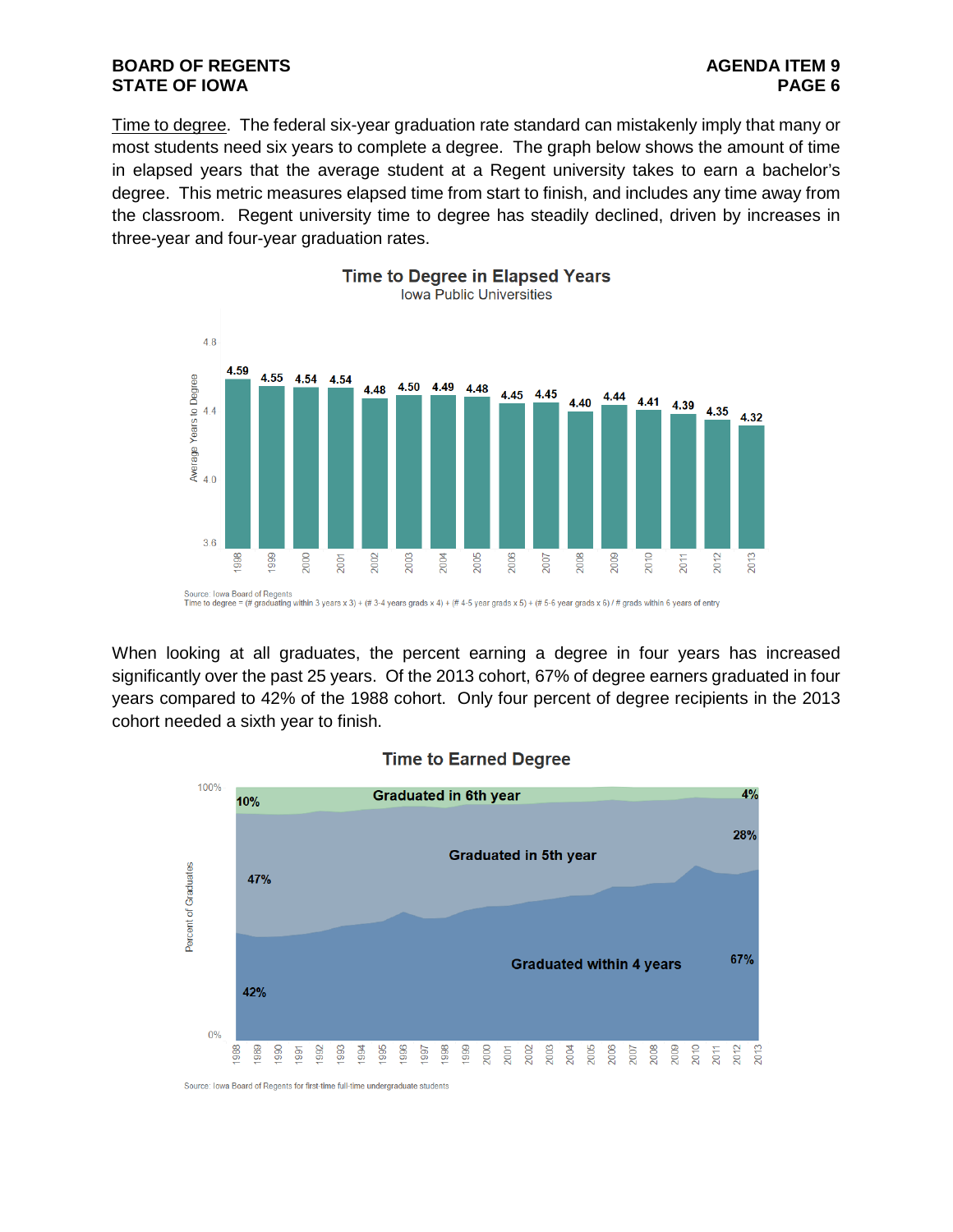#### **BOARD OF REGENTS**<br>STATE OF IOWA **PAGE 2 STATE OF IOWA**

The federal graduation rates can be misleading because they treat students who leave an institution as "dropouts". Using data from the National Student Clearinghouse, we can see sixyear outcomes regardless of institution. For example, 7.2% of students starting at a Regent university left but graduated from a different 4-year institution. Another 4.0% left but graduated from a community college. Only 12.7% of Regent students left higher education without a degree.



Race and ethnicity**.** The next three graphs illustrate the "achievement gap" between White students and students who identify as either a racial/ethnic minority or underrepresented minority. The difference between the two categories is that Asian Americans are included in the former but not the later. The first graph shows the percent of undergraduates who return for a second year by race/ethnicity. Retention rates have improved over time, but a persistent gap remains.



# Percent of Undergraduates Who Return for a Second Year

Source: Iowa Board of Regents. Racial/Ethnic Minority includes Asian American students while Underrepresented Minority does not. International students are not included in reports by race/ethnicity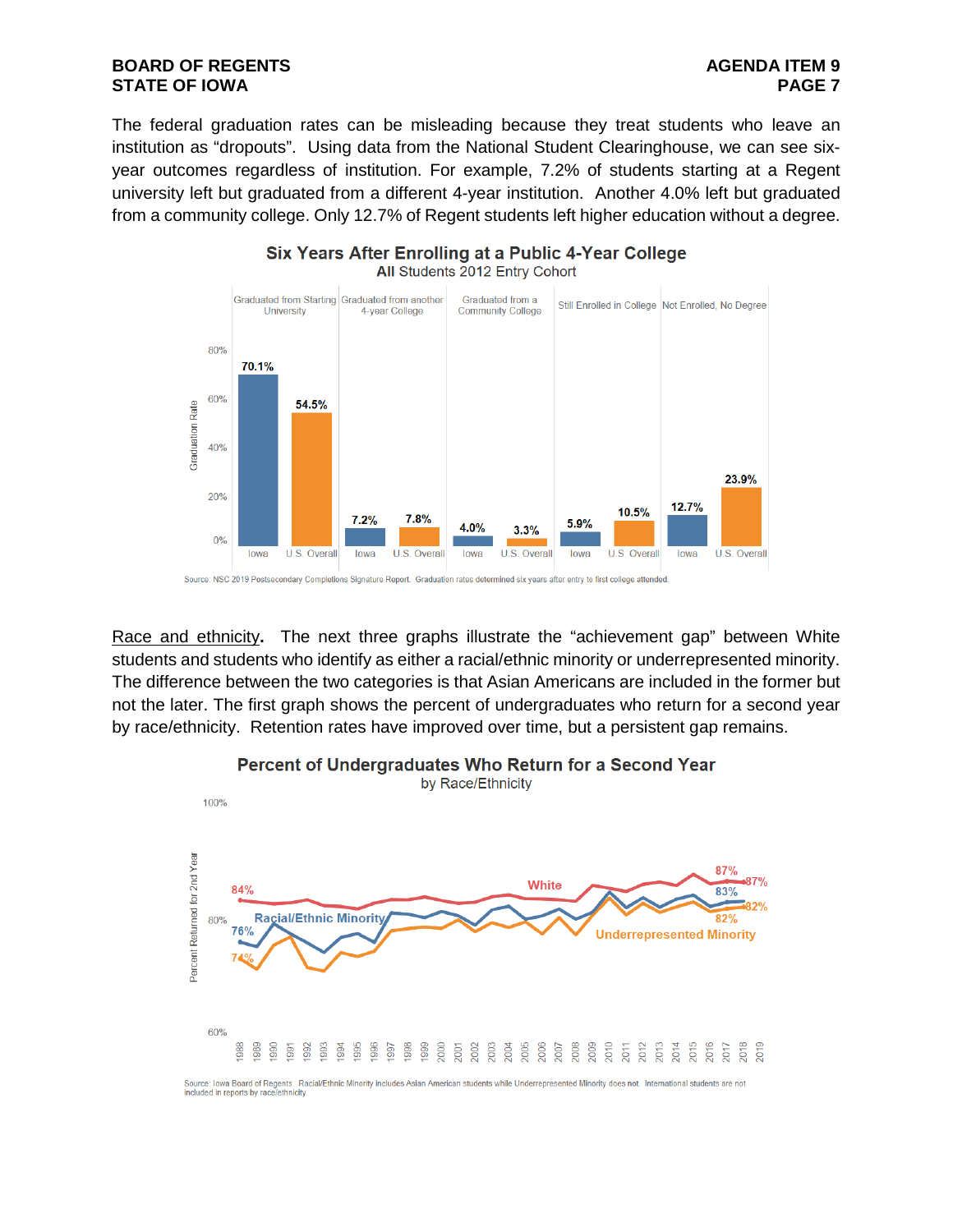#### **BOARD OF REGENTS**<br> **BOARD OF REGENTS**<br> **BOARD OF IOWA STATE OF IOWA**

The graduation achievement gap has improved somewhat over time. While overall graduation rates have improved steadily, the four-year graduation rate gap has only narrowed from 16 percentage points for the 1988 entry cohort to 13 percentage points for the 2015 entry cohort (see "Four-Year Undergraduate Graduation Rate by Race/Ethnicity" below).



The six-year graduation rate gap by race/ethnicity has narrowed more dramatically over time. The 1988 entry cohort had a 20-26 percentage point gap which narrowed to a 9-10 percentage point gap for the 2012 entry cohort. However that gap has widened to a 12-13 point gap in one year (see "Six-Year Undergraduate Graduation Rate by Race/Ethnicity" below).

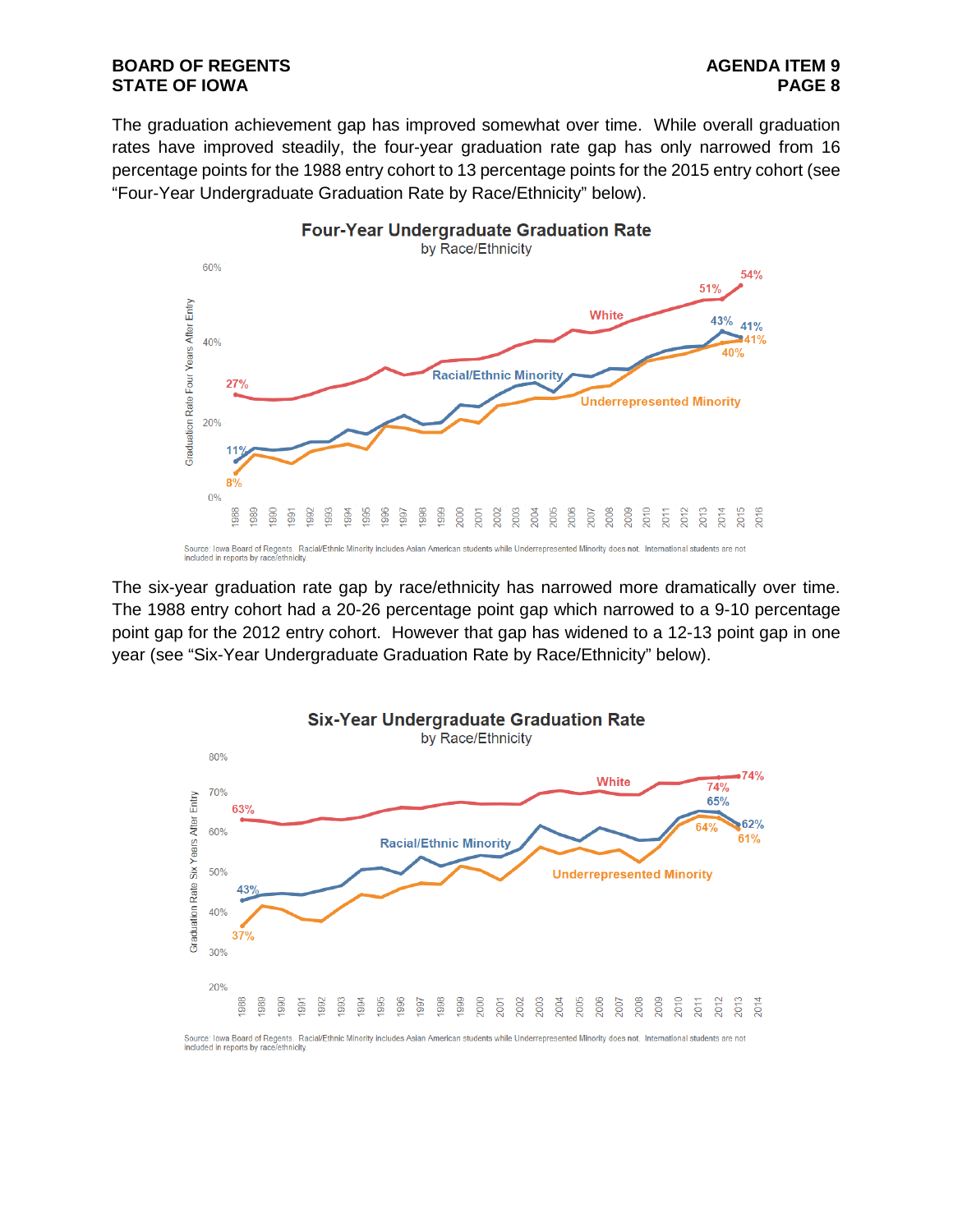#### **BOARD OF REGENTS**<br>STATE OF IOWA **PAGES STATE OF IOWA**

As seen in the graph below, there are significant gaps in graduation rates between racial/ethnic categories within the Regent 2013 entry cohort.



Sex. An achievement gap also exists by sex. Both at the Regent universities and nationally, women graduate from college at a rate five percentage points higher than that of men.



### **Six-Year Graduation Rate for Undergraduates**

Sources: Iowa Board of Regents & National Student Clearinghouse Research Center "Persistance & Retention - 2018" Report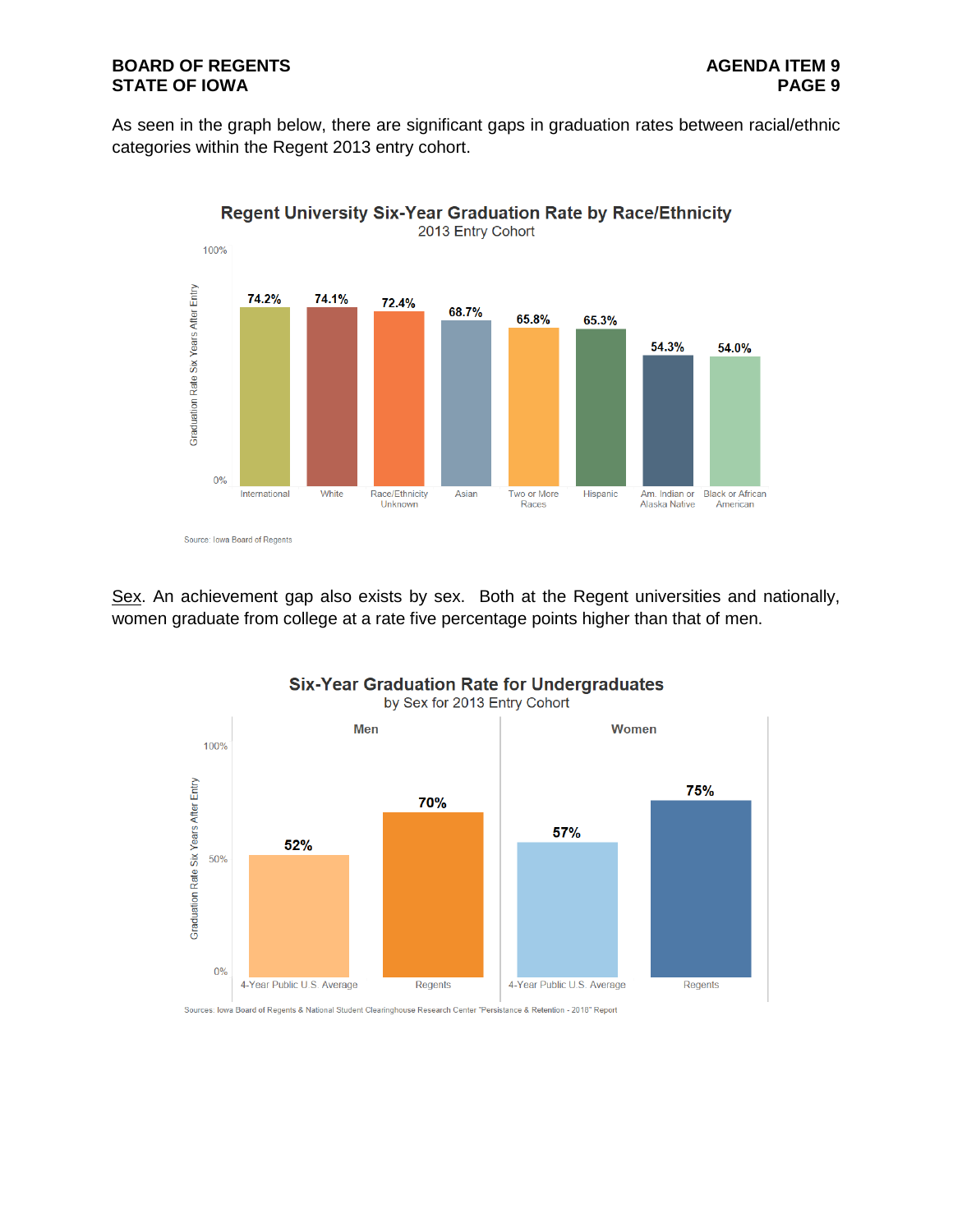#### **BOARD OF REGENTS**<br>STATE OF IOWA **PAGE 10 STATE OF IOWA**

Financial aid. Graduation rates also differ by types of financial aid received. Receipt of a Pell Grant often serves as a proxy for low-income status. According to the Georgetown Center on Education and the Workforce, about 73% of Pell Grant recipients have an annual family income of \$30,000 or less (see "Six-Year Undergraduate Graduation Rate by Financial Aid" below).

**Six-Year Graduation Rate for Undergraduates** 



Transfer. The graph below shows graduation rates for students who have transferred into a Regent university from another college or university. Most students who transfer to the Regents have graduation outcomes that are similar to students who entered out of high school. The one exception is students transferring to the Regents without having first earned an associate degree.



# **Four-Year Graduation Rate for Transfers to lowa Public Universities**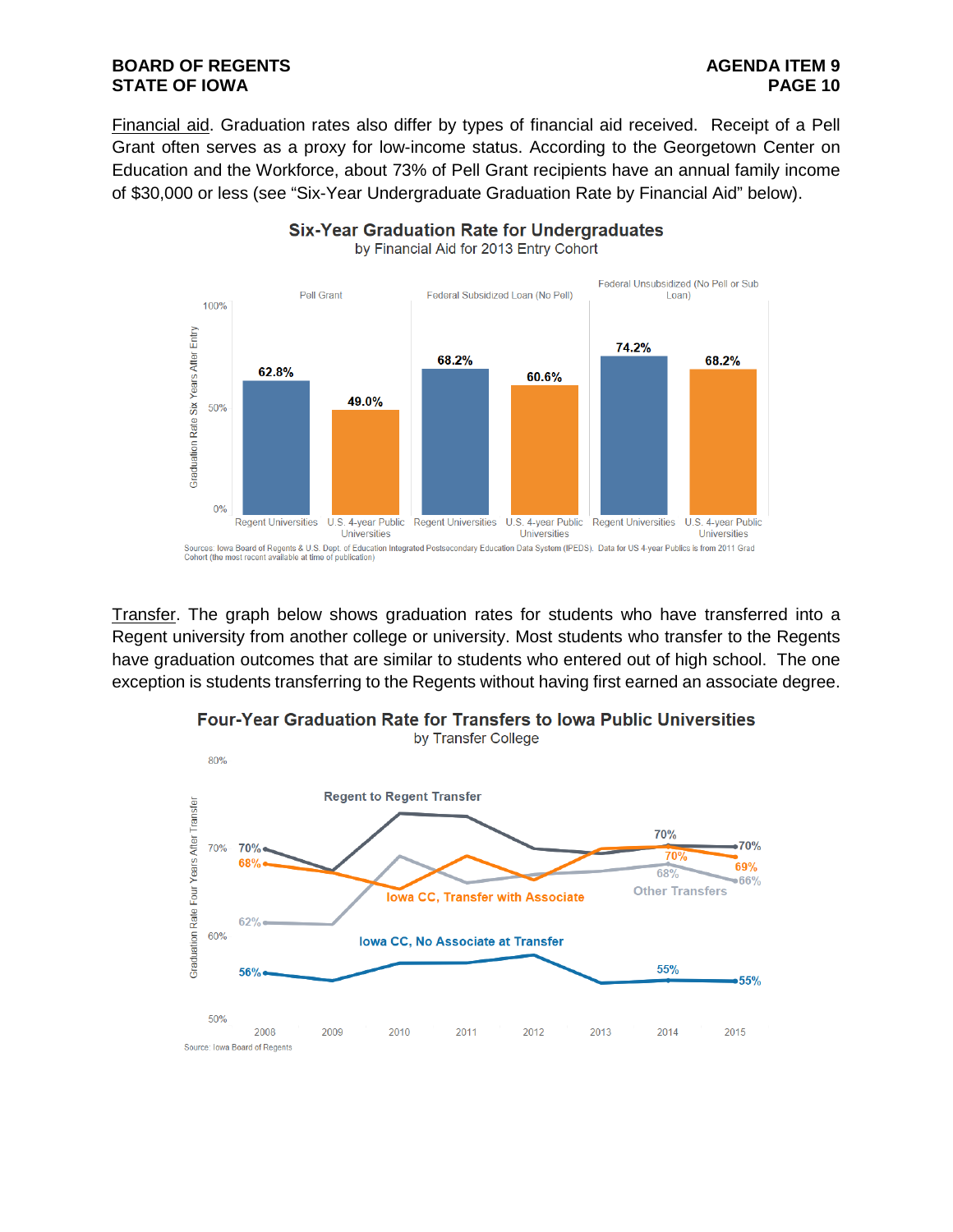#### **THE UNIVERSITY OF IOWA FALL 2019 GRADUATION AND RETENTION HIGHLIGHTS**

The University of Iowa's six-year graduation rate for the entering class of 2013 is 72.2%, while the four-year graduation rate for the entering class of 2015 is 55.1%. The university's 2018 firstto second-year retention rate is 85.9%.

The University of Iowa has a number of efforts in place to facilitate retention and timely graduation. Additionally, the university remains committed to decreasing gaps in retention and graduation rates of first-generation, underrepresented minority, and Pell eligible students. Examples of efforts to increase retention and timely graduation include:

- All entering first-year and transfer students are required to complete the **Success@Iowa** online course. Success@Iowa covers topics such as campus resources, alcohol education, suicide prevention training, safety, inclusion, financial literacy, and academic integrity.
- **Excelling@Iowa** is a campus-wide student success platform used by staff and faculty to help students succeed. The purpose of Excelling@Iowa is to provide staff and faculty a way to engage with actionable data narratives about the student experience in ways that yield improvements in both program and individualized student support. The system uses predictive analytics to help identify students who may be struggling or students considered at risk, and then lets faculty and staff who are connected to these students know so they can provide support and connect them to resources. In 2018-19 there were 17,633 logged notes/contacts by 521 faculty and staff with 659 referrals sent to students' support teams and campus resources. In fall 2019, Excelling@Iowa was expanded from monitoring firstyear students' success to all undergraduates.
- **Supplemental Instruction** (SI) is a non-remedial academic support program that targets historically difficult courses, in addition to "gateway" courses. SI is a free, course-specific, peer facilitated group study session designed to not only help students learn the material being covered in class, but also how to learn. In 2018-19 there were 41 SI courses and more than 22,000 student visits to SI. Students who attended once per week, on average, had a 1/3 letter grade increase. Students who attended SI were also 6% more likely to be retained the following fall compared to their peers, after controlling for ACT, high school GPA and first- generation status.
- The University of Iowa Student Government, the Office of Student Financial Aid, the Office of the Dean of Students, and Academic Support and Retention worked together to develop the **Hawkeye Completion Grant,** a new program that helps students with positive academic progress, good non-academic conduct, and demonstrated financial need, to pay their university bills, to support their retention and graduation at the University of Iowa.
- The university was chosen to participate in the 2019–2020 inaugural **First Forward** cohort by the Center for First-generation Student Success, an initiative of NASPA—Student Affairs Administrators in Higher Education and the Suder Foundation. The First Forward designation recognizes institutions of higher education that have demonstrated improving experiences and advancing outcomes for first-generation college students. Benefits of this designation will provide a framework to advance the UI's 1stGen@Iowa initiative and assist with the development of other efforts to support and celebrate first-generation students.
- In fall 2020, the university will pilot the **Hawkeye First-Generation Initiative**. The pilot will integrate several evidence-based practices including an engagement opportunity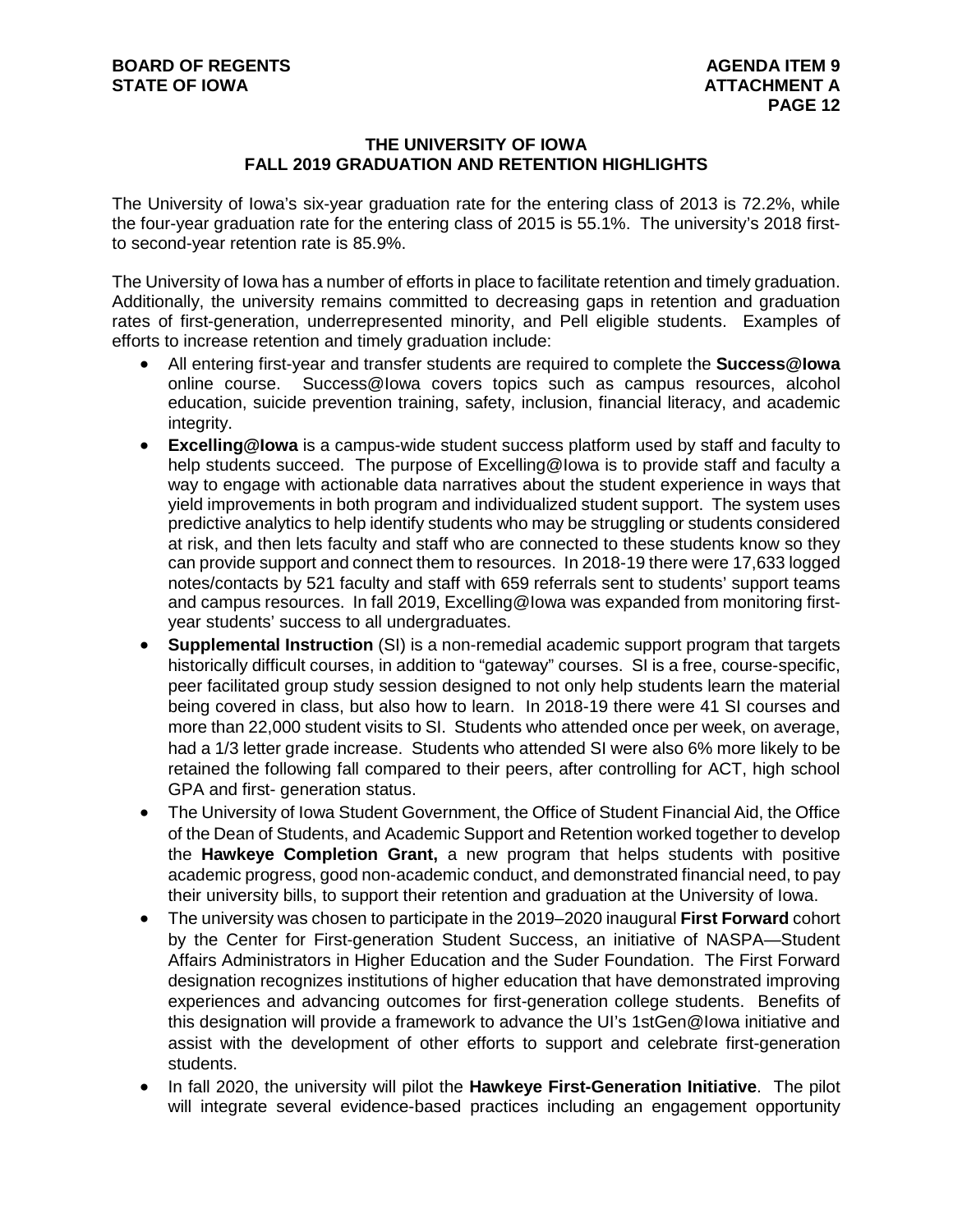(mentored campus employment, undergraduate research or service learning), faculty and peer mentoring, and weekly student monitoring and support from staff affiliated with each student. Program evaluation and assessment of outcomes will also be key components of the pilot.

- The **Schedule Builder** tool allows students to both plan their course schedule, up to three semesters in advance, and register for courses in one streamlined online system. With access to students' anticipated future course schedules, academic departments can better predict enrollment demands, manage course enrollment, and adjust course offerings appropriately. In fall 2018, the university implemented two additional tools to help students schedule their path to graduation: **Sample Plans of Study** are a centralized repository of recommended coursework for various majors and **MyPlan** is a student's individualized plan of study.
- The **four-year graduation plan** ensures that course availability issues will not affect a student's time to graduation, provided the student makes a good faith effort to work with their academic advisor to graduate in four years.
- **Statewide articulation efforts** between the university and community college partners ensure that students can effectively transfer to the university from Iowa community colleges.
- The University's 2016-2021 Strategic Plan supports expanded investment in student **highimpact practices** (HIP), which have been shown to be positively related to timely graduation. These practices include study abroad, research opportunities with faculty members, on-campus student employment, internships, and experiential-learning courses.
- The **College Transition** program targets first-year students entering the university with high school GPAs and ACT scores below the first-year class averages. In their first semester, students register for a College Transition Seminar, a General Education (GE) course, and a College Transition Workshop, which is led by an undergraduate Study Group Leader who previously earned an A in the course. Enrollment in these three courses allows students to develop a sense of community while learning study strategies.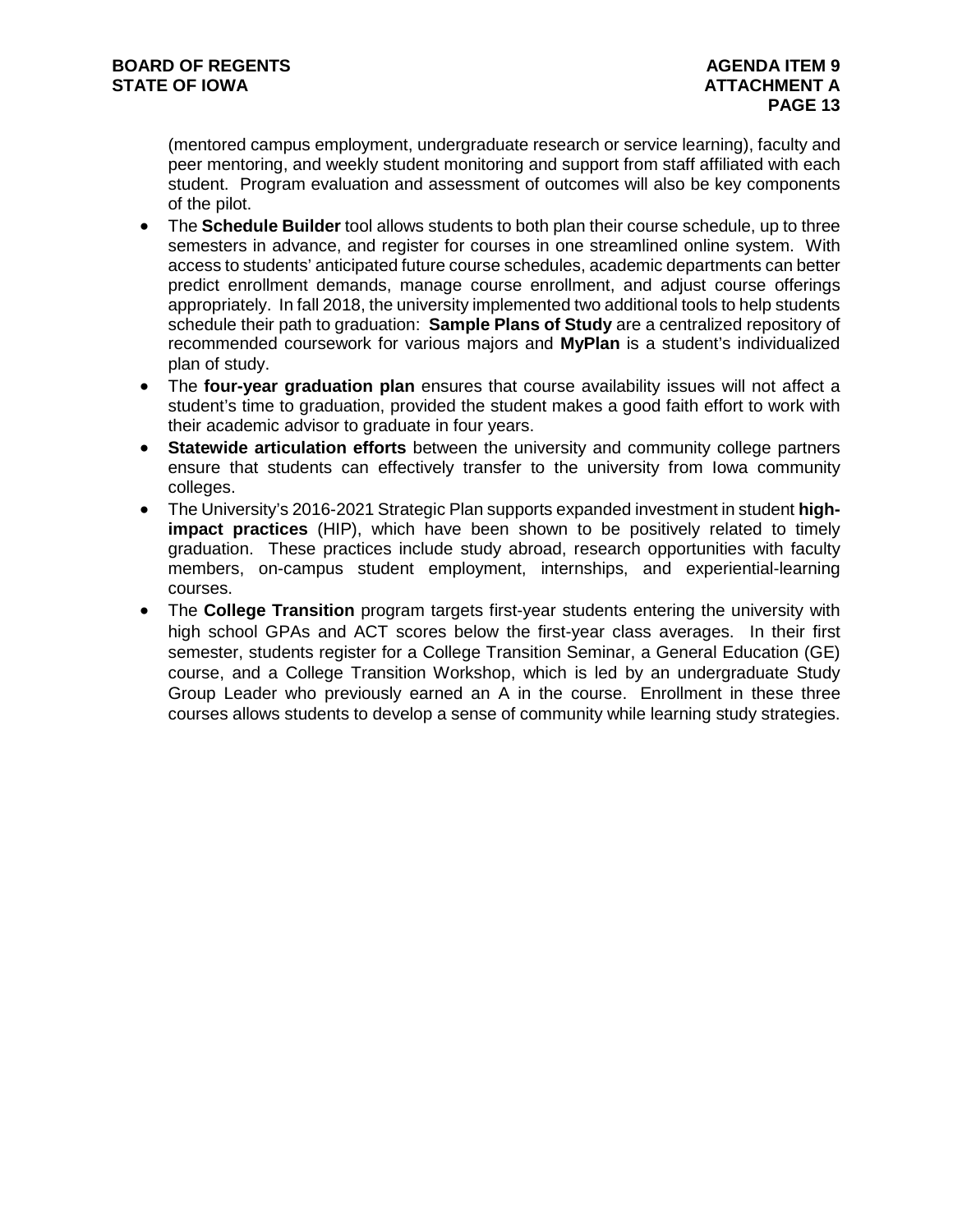#### **IOWA STATE UNIVERSITY FALL 2019 GRADUATION AND RETENTION HIGHLIGHTS**

- 1. During Fall 2019, Iowa State University saw a record high four-year graduation rate of 51.3% (entering class of 2015). The Hispanic (39.1%), Black or African American (33.8%), Native American (37.5%), Two or More Races (41.3%), and Race or Ethnicity Unknown (49.6%) populations all saw record four-year graduation rates. Iowa State's six-year graduation rate of 74% (entering class of 2013) is among the highest on record, and the American Indian/Alaska Native (76.9%), Black or African American (55.3%), and Native Hawaiian (66.7%) populations all saw record or tied for record six-year graduation rates. These records speak directly to the work the university has been doing to address the attainment gap between our multicultural and white populations.
- 2. Among the transfer student population, Iowa State University saw a record two-year graduation rate of 19.3% (entering class of 2017), three-year graduation rate of 53% (entering class of 2016), and four-year graduation rate of 67.8% (entering class of 2015). These records speak directly to the focus Iowa State has been giving to reviewing transfer courses and identifying which ones can be used as substitutions and which ones are identified as direct equivalents for a student's degree requirements, thus positively affecting time to degree.
- 3. Iowa State University's one-year retention rate of 87.2% (entering class of 2018) exceeds the ten-year average of 87.1%. The American Indian or Alaska Native and Native Hawaiian or Other Pacific Islander one-year retention rates of 100% tied for record oneyear retention rates, and the Black or African American one-year retention rate of 79.3% and the Hispanic one-year retention rate of 83.6% exceeds the ten-year average of 78.3% and 83.5% for those populations, respectively.
- 4. **Learning Community** (LC) participation is at an all-time high, with 87.4% of our first year, full time students engaged in one or more learning community experiences during fall 2019. LC participant retention and graduation rates continue to exceed those of non-LC participants.
- 5. During AY 2018-2019, the **Student Success Council** (SSC) focused its efforts on a number of projects including:
	- a. Facilitating a review of courses with high DFW rates and supporting efforts to decrease the DFW rates.
	- b. Creating an understanding of our leavers using data, identifying strategies for retaining students who are at-risk of leaving, and looking for opportunities to reenroll students who have left prior to graduation.
	- c. Providing improved structural support for at-risk students.
	- d. Improving training and mentoring for advisers and staff who interact with students in at-risk groups (e.g., EAB Campaigns, Financial Aid Completion and Student Success Grants, etc.).
	- e. Creating and implementing of a plan to develop partnerships between Student Financial Aid and Colleges to better leverage financial resources and improving related communications to students and advisors.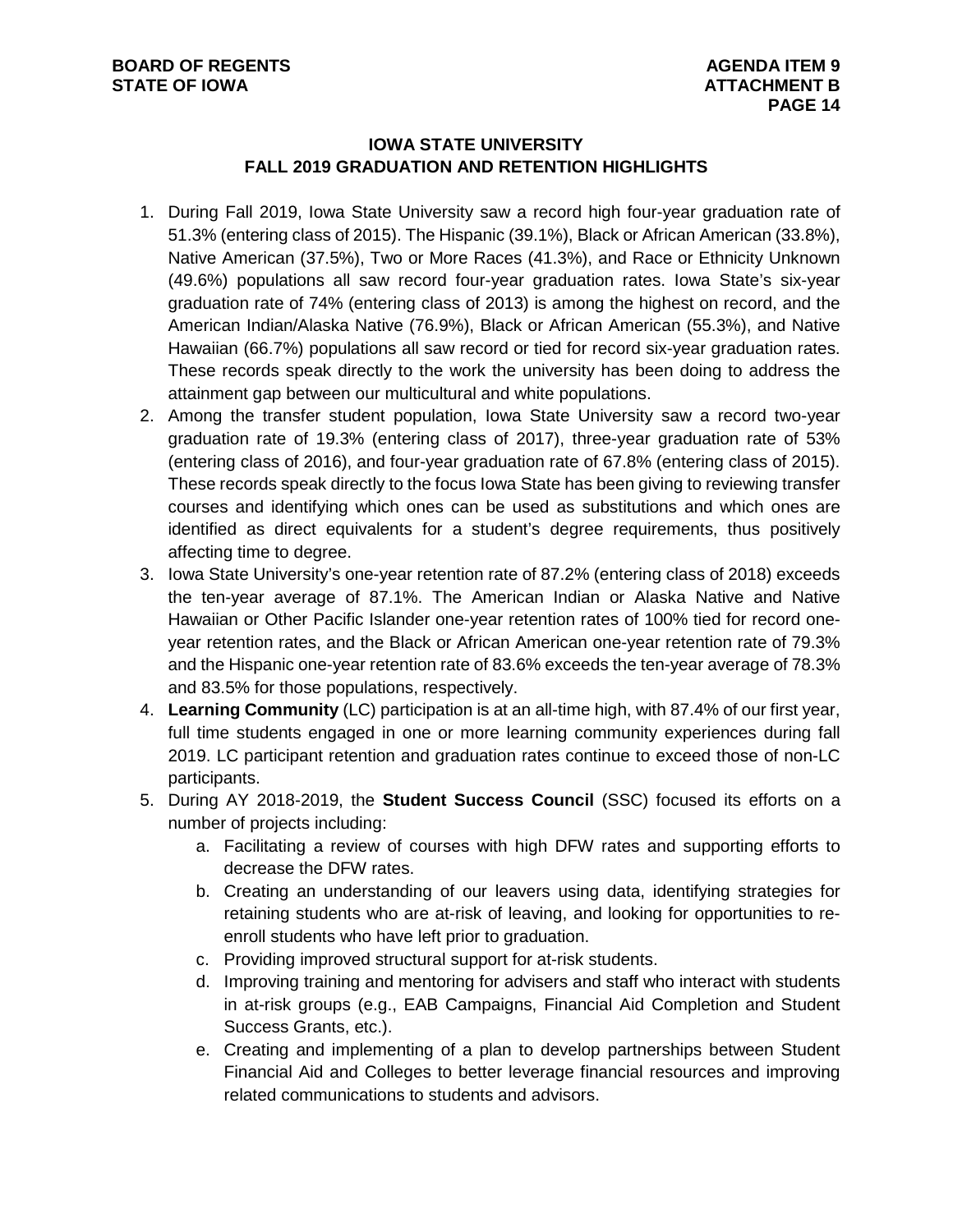- f. Establishing a university-wide process for the evaluation and consistent review of transfer courses and supporting efforts toward increasing direct course articulations in order to deliver a more robust degree audit that best informs prospective, continuing, and returning students on their progress toward degree.
- 6. The **Smart Start Program**, a first year early academic intervention program, began with the fall 2019 entering class. This two-year pilot program is for all U.S. freshmen who entered Iowa State with less than a 245 RAI score – the minimum score required for "automatic" admission – and who do not belong to a sub-population which already receives structured academic support (e.g., student-athletes, Science Bound, APEX, Hixson, etc.). The ultimate goal for the Smart Start Program is to increase the persistence and completion for this population of students. A total of 205 students were required to participate in the program at the start of fall 2019; initial review of records indicates that 177 of those students returned for spring 2019, but the official persistence count will not be taken until January 27, 2020 (10th day).
- 7. Several initiatives are underway to increase efforts and support to academically at-risk students by requiring more accountability and follow-up to make sure students follow through with key tasks such as completing the academic self-assessment and goal setting. Some efforts include:
	- a. **College of Human Sciences | Gold Initiative for 2.0 list of Academically At-Risk Students**. The college first piloted their CHS Gold Initiative during fall 2018, which is an intrusive advising program for newly admitted students who are academically at-risk. Helping students develop a growth mindset is central to this program. Other elements of the program include: targeted encouragement to enroll in PSYCH 131, in learning communities, and to join a club or campus organization; scheduled appointments with advisers during Weeks 2-3 and 8-9; one free group tutor for fall; and referrals to Academic Success Center resources. The College of Human Sciences is continuing the program in fall 2019 and actively monitoring students' progress in order to assess the effectiveness of the program.
	- **b. College of Agriculture and Life Sciences | Smart Steps Program**. The college first implemented their Smart Steps Program during spring 2019, with the intention of providing academic assistance to students that were on the Dismissal list. During fall 2019, the program is mandatory for reinstated students and for students who would otherwise have been dismissed. The program has expanded as an option for students on Academic Warning or Academic Probation, new incoming students identified as academically at risk, and for students referred to the program. Academic Coaches, primarily advisers and graduate students who received additional training, implement the program. Some students who went through the program during spring 2019 are involved and offering peer support during fall 2019. The program collaborates with the Academic Success Center to provide academic coaching training for staff and tutoring for students.